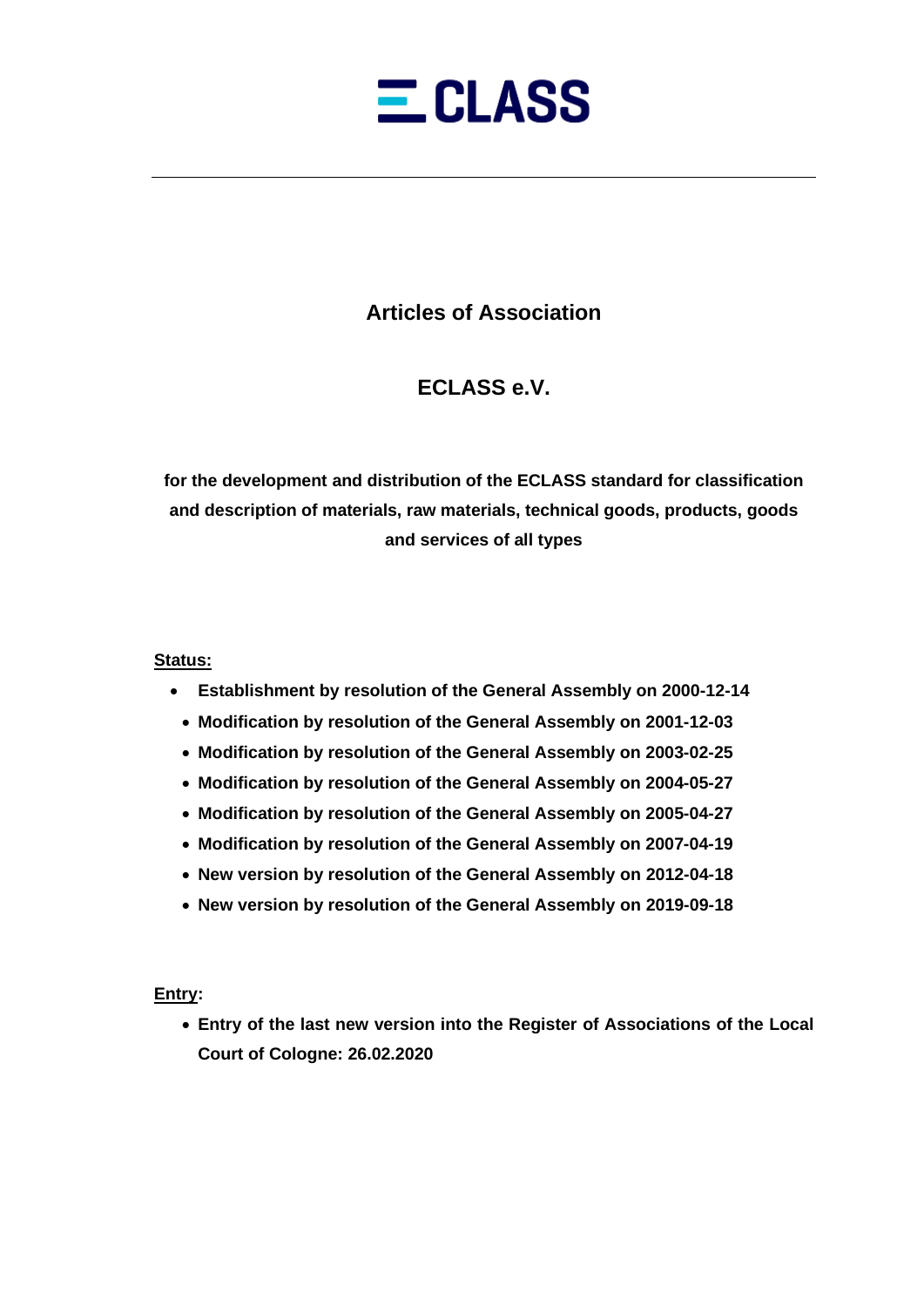# **Content**

| section        | title                                            | page |
|----------------|--------------------------------------------------|------|
| 1              | Name, Seat, Fiscal Year                          | 3    |
| $\overline{2}$ | Purpose and Objective of the Association         | 3    |
| 3              | Membership (types, start, duration, termination) | 4    |
| $\overline{4}$ | Organs of the Association                        | 6    |
| 5              | <b>General Assembly</b>                          | 6    |
| 6              | <b>Board of Directors</b>                        | 9    |
| $\overline{7}$ | <b>Steering Committee</b>                        | 11   |
| 8              | <b>Operating Arm</b>                             | 12   |
| 9              | <b>CRD (Center for Research and Development)</b> | 12   |
| 10             | <b>Head Office</b>                               | 13   |
| 11             | Scientific Advisory Board                        | 13   |
| 12             | Financing                                        | 14   |
| 13             | Copyright                                        | 14   |
| 14             | <b>Brand</b>                                     | 15   |
| 15             | Dissolution of the Association                   | 15   |
| 16             | Confidentiality                                  | 16   |
| 17             | <b>Arbitration Agreement</b>                     | 17   |
| 18             | <b>Final Provisions</b>                          | 18   |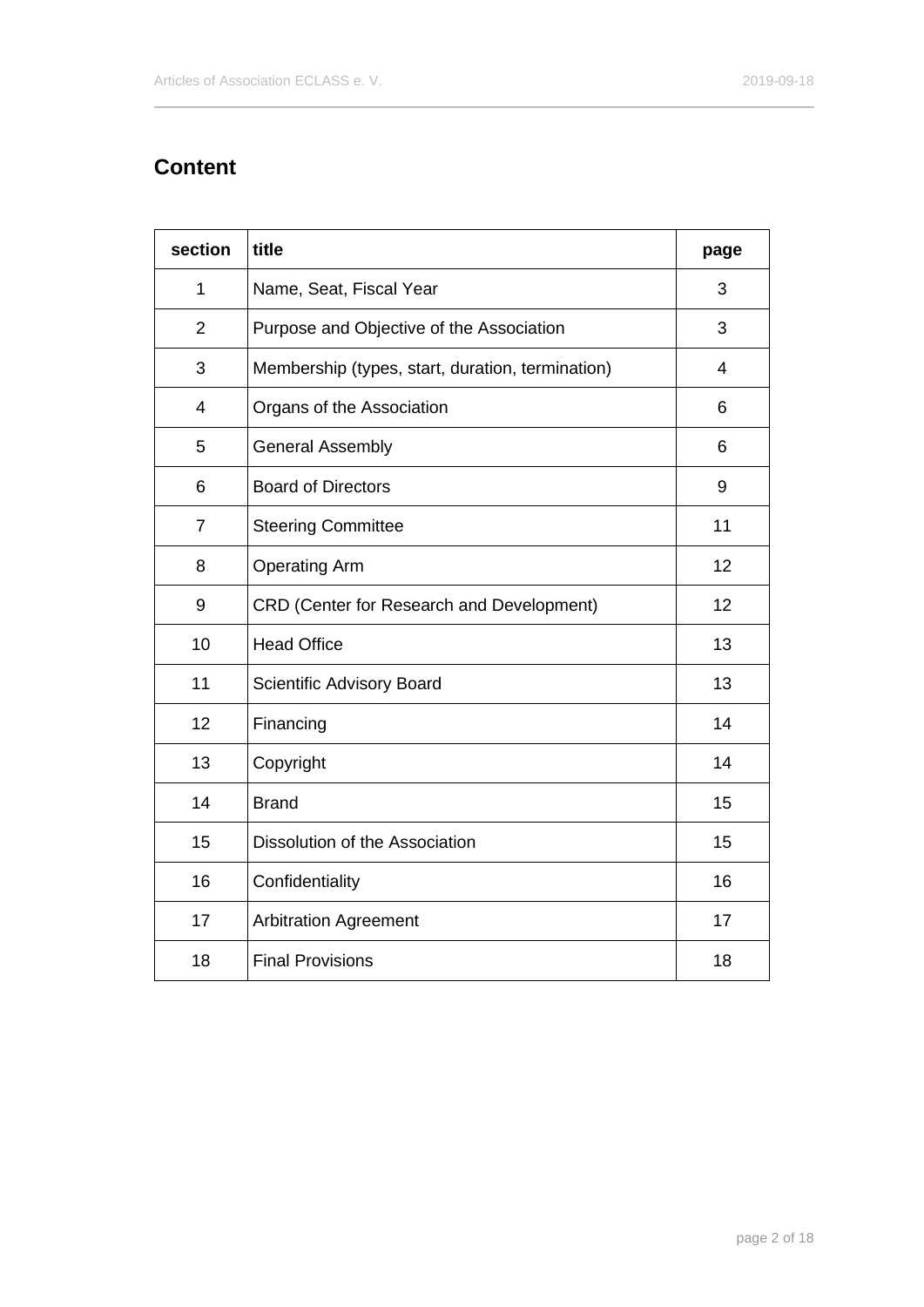# **Section 1 Name, Seat, Fiscal Year**

- 1. The Association bears the name of ECLASS e. V.
- 2. The Association has its seat in Cologne and is entered in the Association Register of the Local Court of Cologne as an association.
- 3. The fiscal year is the calendar year.

### **Section 2**

### **Purpose and Objective of the Association**

- 1. ECLASS is an international data standard for uniform and consistent classification and description of products, materials, systems and services.
- 2. The Association is a non-profit organization which defines, and internationally further develops and spreads this standard without consideration of sector borders.
- 3. The objective of the Association therefore includes:
	- a. mutually working out and continuously developing and maintaining ECLASS with allocated classes and descriptive elements such as properties and their allocated sets of values. In doing so, all relevant company functions and market requirements should be considered;
	- b. the promotion and spreading of the ECLASS standard application as well as its establishment as an internationally recognised standard;
	- c. the implementation of measures or other support services subject to payment if necessary – for promotion of the application and spreading of ECLASS.
	- d. the Association is, in addition, authorized to carry out any measures, which appear suitable to promote the purpose of the Association.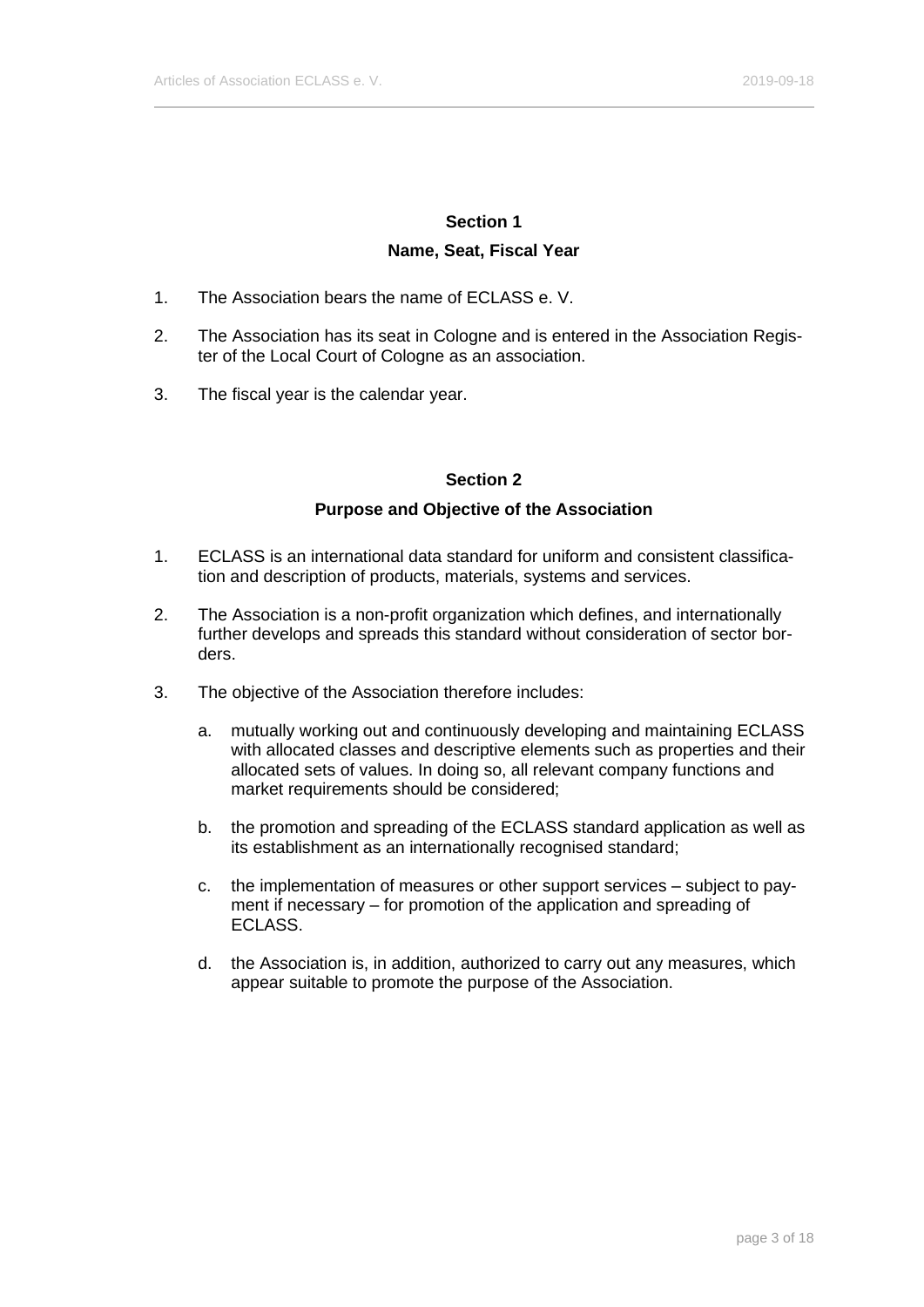### **Membership (types, start, duration, termination)**

- 1. The following types of membership are possible in the Association:
	- a. ordinary membership (with a seat on the Steering Committee),
	- b. ordinary membership (without a seat on the Steering Committee),
	- c. supporting membership.
- 2. Ordinary members can be legal and natural persons under civil law who are active in companies, associations or, alternatively, bodies governed by public law.
- 3. Supporting membership gives natural persons or legal entities (including associations) engaged in entrepreneurial activity an opportunity to become familiar with the Association's work, to support the Association financially and in content and, on the basis of a reduced membership fee, to receive suitable information on the classification, standardization topics etc. Apart from natural persons, companies or associations with less than 500 employees as well as public bodies - regardless of their legal form - can become supporting members.
- 4. Membership is not transferable.
- 5. Application for and beginning of membership.
	- a. Application for being accepted in the Association shall be made in the form of a text (also by email).
	- b. The Board of Directors shall decide on acceptance of new members. The decision of the Board of Directors on acceptance or refusal of a new member can be revised upon application by a member of the General Assembly with a majority of 3/4 of the votes cast.
	- c. The resolution of the Board of Directors or the General Assembly shall be reported to the applicant in writing (also by email).
	- d. Membership commences on the day following the day on which the Board of Directors passes the resolution to admit the member or on the day following the day on which the General Assembly revises the resolution to admit the member.
- 6. Membership lasts 12 months (membership year) and is automatically renewed for a further 12 months if the member does not file an objection at least three months prior to the end of the membership year. The objection is to be declared to the ECLASS Head Office in text form (also by email).
- 7. A member can be excluded from the Association for good reasons by way of a resolution by the Board of Directors, which shall be passed with a majority of 2/3.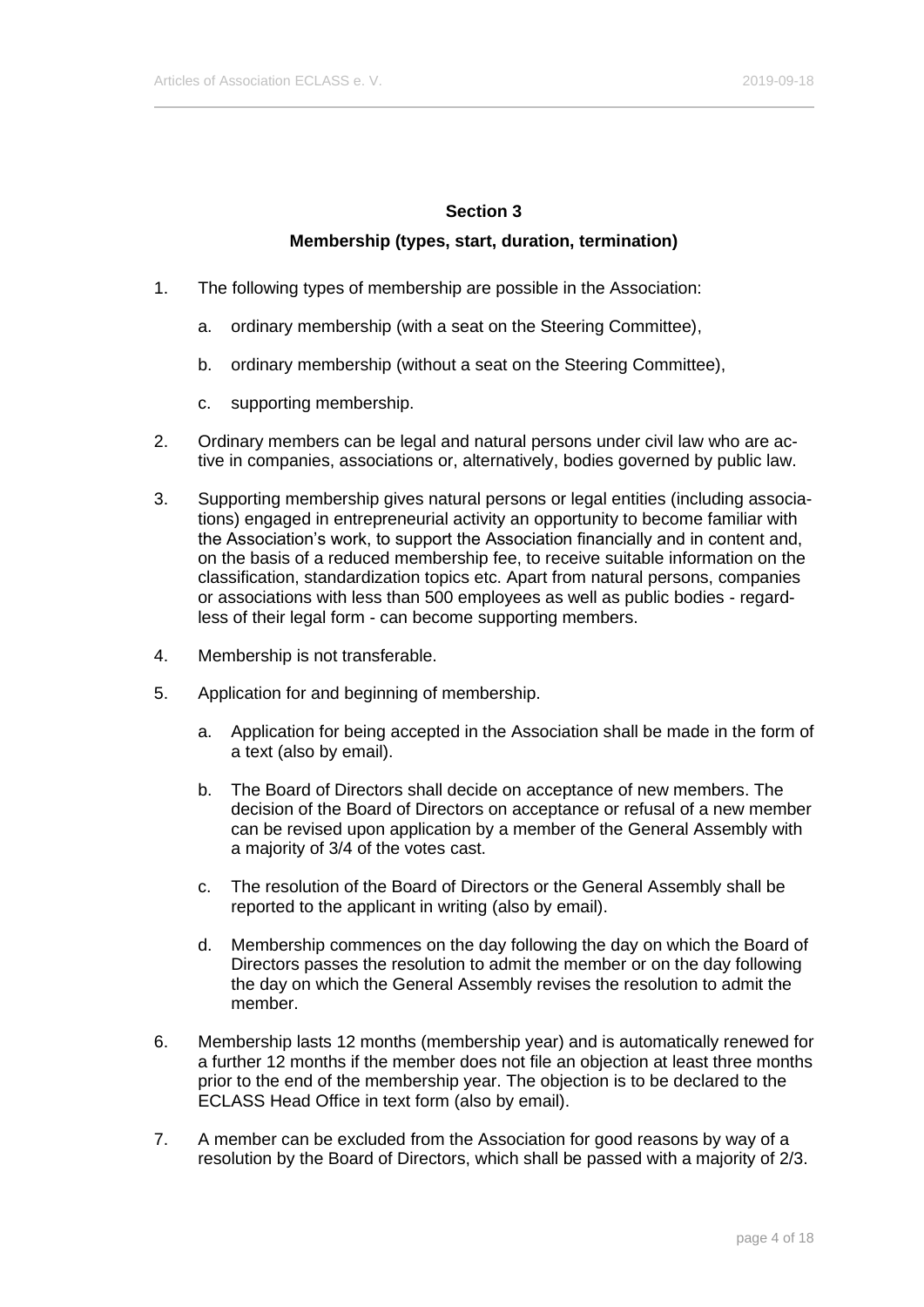- 8. There is good cause for exclusion, in particular, if
	- a. a member has violated intentionally or with gross negligence a significant obligation for which he is responsible in accordance with the Articles of Association;
	- b. a member has not paid the membership fee for which he is responsible in spite of previous reminders for payment and a second demand for payment connected with a warning indicating the possibility of exclusion from the Association;
		- c. proceedings for insolvency have been opened with respect to the assets of a member or if the opening of insolvency proceedings is refused due to lack of assets;
	- d. a member becomes unable to fulfil a duty for which he is responsible in accordance with the contents of these Articles of Association;
	- e. a member once again, and despite previous written warning, through his behaviour impairs, endangers or confounds the realization of the objectives of the Association or damages its reputation or impairs it disadvantageously in public.
- 9. Against such a decision of the Board of Directors, the member concerned can file objection with the Board of Directors within one month after receipt, stating his reasons in writing.
- 10. The next Ordinary General Assembly shall then take a final decision on the objection or on continuation or cancellation of the exclusion of the member.
- 11. Up to the decision on the objection by the next Ordinary General Assembly, the rights and the obligations arising from the membership (including co-operation in the bodies of the Association and participation in meetings of the bodies etc.), with the exception of the obligation to pay the membership fee, shall be in abeyance.
- 12. If the objection is overruled in the General Assembly, the membership shall terminate on the day of the decision previously taken in the meeting of the Board of Directors; if no objection or no objection in good time has been filed, membership shall terminate on expiry of the objection period against the decision of the Board of Directors. On termination of the membership, any membership or participation of the member in the bodies of the Association shall also terminate.
- 13. The member concerned shall be informed of the decision of the General Assembly in writing (also by email).
- 14. If the General Assembly confirms the exclusion of a member or if the objection is overruled, the member can apply, within a term of exclusion of one month after receipt of written notification, for tribunal proceedings to be carried out in accordance with [Section 17](#page-16-0) of the Articles of Association.
- 15. Termination of the membership shall not release the member from the obligation to pay the complete membership fee for the current fiscal year. Refund of fees al-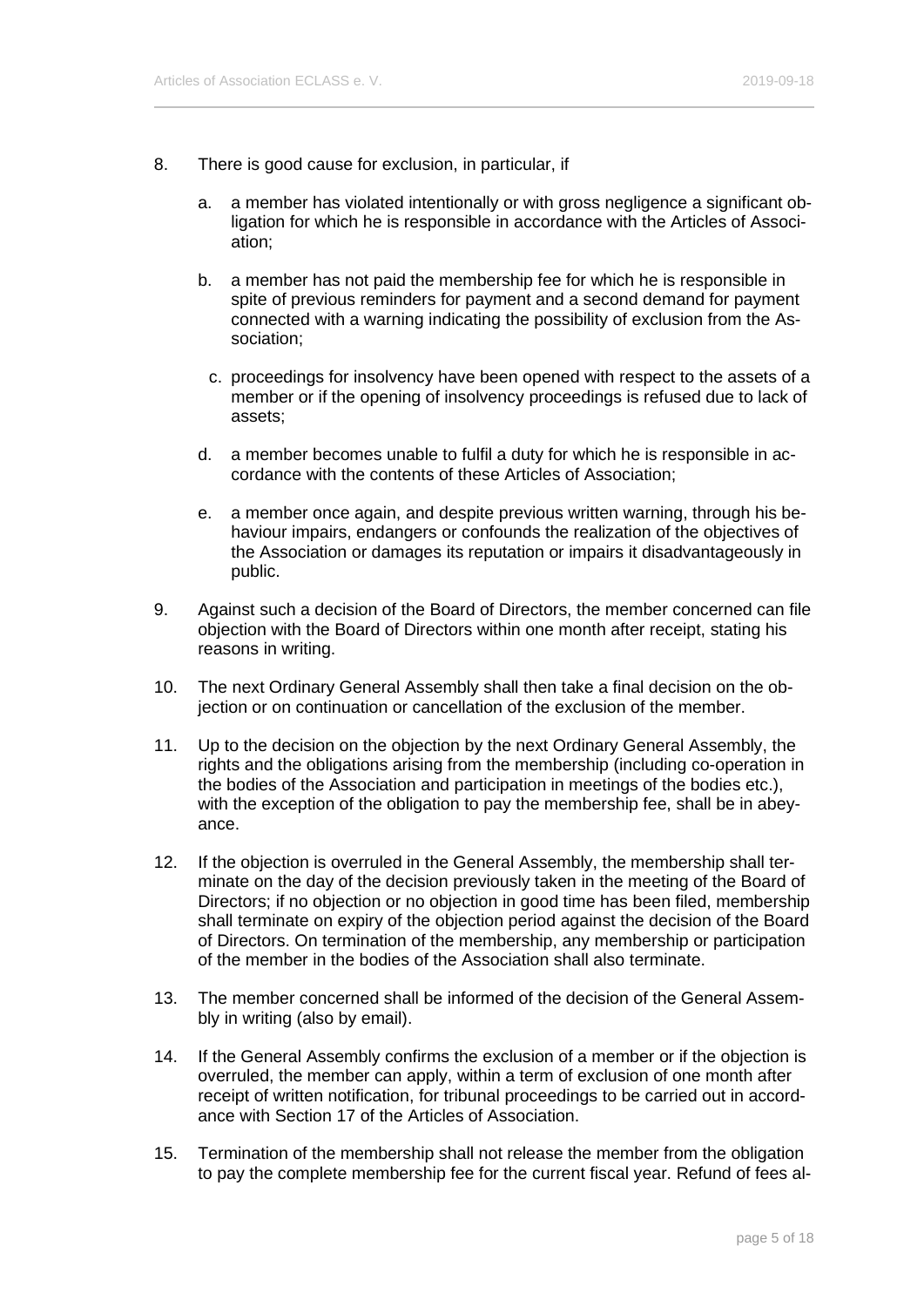ready paid or part thereof is ruled out. This applies independently of whether termination of the membership takes place through resignation, exclusion or in any other manner.

# **Section 4**

#### **Organs of the Association**

- 1. The organs of the Association are
	- a. General Assembly [\(Section 5\)](#page-5-0),
	- b. Board of Directors [\(Section 6\)](#page-8-0),
	- c. Steering Committee [\(Section 7\)](#page-10-0),
- 2. Permanent bodies of the Association are
	- a. Operating Arm (Section 8),
	- b. Center for Research and Development (CRD) (Section 9),
	- c. Scientific Advisory Board (SAB) (Section 11).
- <span id="page-5-0"></span>3. The Head Office is the permanent institution of the association.

### **Section 5**

#### **General Assembly**

- 1. The General Assembly is the highest decision-making body of the Association.
- 2. The General Assembly consists of one representative per member.
- 3. In the General Assembly each member is entitled to participate, to apply and speak. Ordinary members, in addition, have the right to vote. The number of votes of an Ordinary member is based on his membership fee amount. Ordinary members are entitled to
	- a. one vote once a minimum fee has been paid;
	- b. two votes once twice the minimum fee has been paid; and
	- c. three votes once-triple (or higher) the minimum fee has been paid.

Additional details are governed by the price list and the benefits arrangement.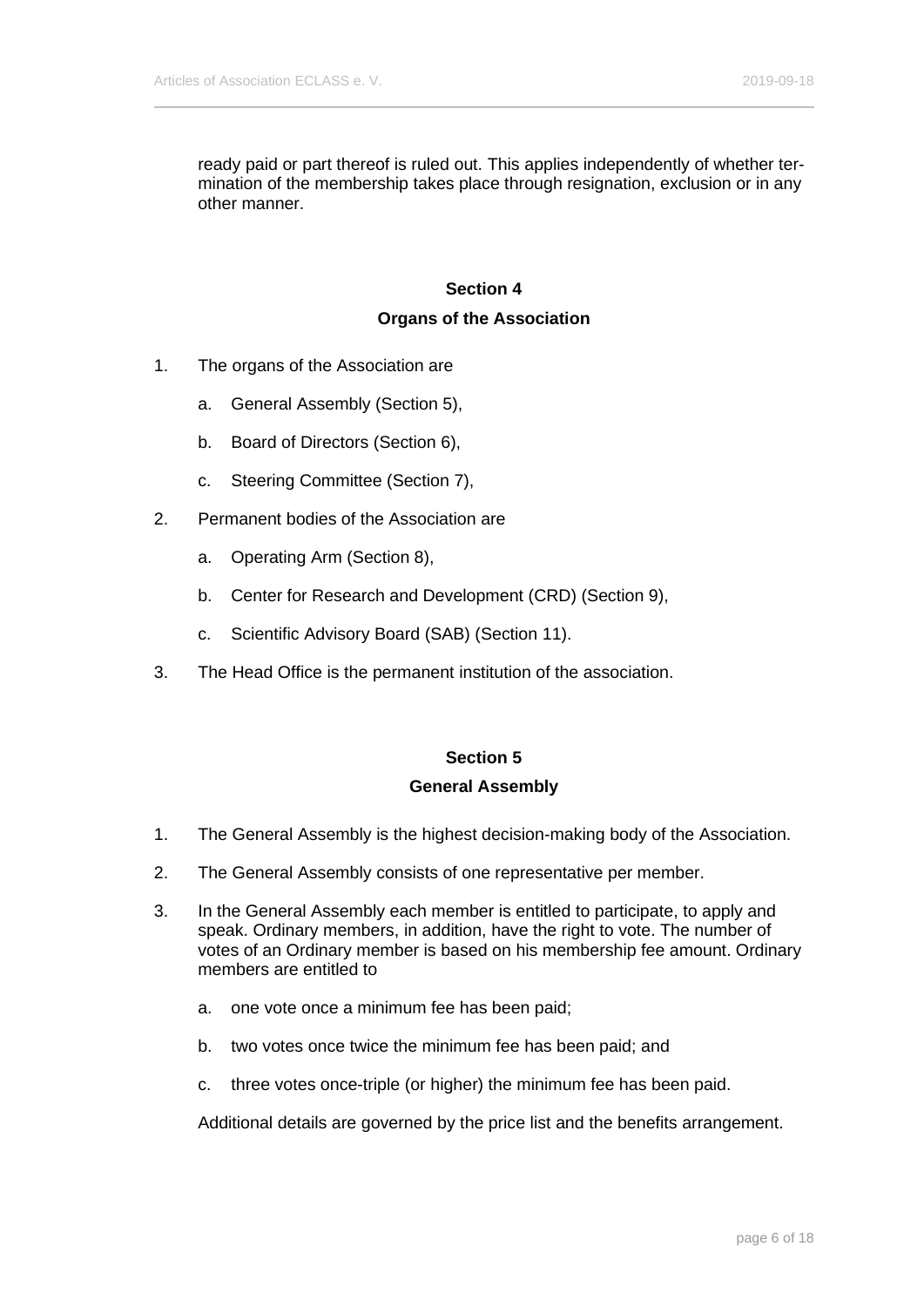- 4. The ECLASS members nominate by name a representative and deputy to the Board of Directors or the Head Office, in the form of a text (also by email) to represent the member in the General Assembly and exercise the existing rights. This nomination can be altered by the ECLASS member at any time. If a person other than the nominated representative exercises their membership rights at General Assembly, his entitlement to participate and to vote is to be underlined by means of an individual power of attorney. Power of attorney by a representative or third parties is permissible
- 5. The General Assembly has the task of bringing about policy decisions. These include, in particular:
	- a. election and dismissal of the Board of Directors;
	- b. discharge of the Board of Directors;
	- c. passing of resolutions concerning amendments of the Articles of Association;
	- d. receipt of the annual account of the Board of Directors;
	- e. passing of resolutions concerning the objection filed in due time by a member against exclusion from the Association resolved by the Board of Directors;
- 6. The location for the General Assembly shall be determined by the Board of Directors. Convocation of the General Assembly shall take place in writing or by email by the Board of Directors announcing the venue of the meeting, the time of the meeting and the agenda. The Board of Directors may task the Head Office with the convocation. The convocation period is two weeks, calculated from the day of the invitation being sent.
- 7. The resolutions incumbent upon the General Assembly may also be passed in writing if at least half of the total votes present are cast. A separate approval of the written procedure by members is not required. Draft resolutions are to be sent to members in text form (also by email) by the Board of Directors. Members may cast their votes in text form (also by email) within a period of four weeks after the draft resolution has been sent. Votes arriving after this period will not be considered, which must be made clear in the draft resolution. The majority requirements of the Articles of Association remain unaffected. Paragraph 13 shall apply mutatis mutandis with the proviso that the minutes are to be signed by the Chair of the Board of Directors.
- 8. The Ordinary General Assembly shall take place once annually. In addition, the Board of Directors is entitled, on its own initiative, to convoke a General Assembly for a special reason. It is obliged to do so, if 1/10 of the ordinary members demand it.
- 9. The General Assembly shall be chaired by the Chair of the Board of Directors or, if he is unable to attend, by a member of the Board of Directors to be authorized by the Board of Directors. If there has been no authorization by the Board of Directors, the General Assembly shall elect, with a simple majority of the votes cast, a Chair for the General Assembly from amongst the members of the Board of Directors who are present.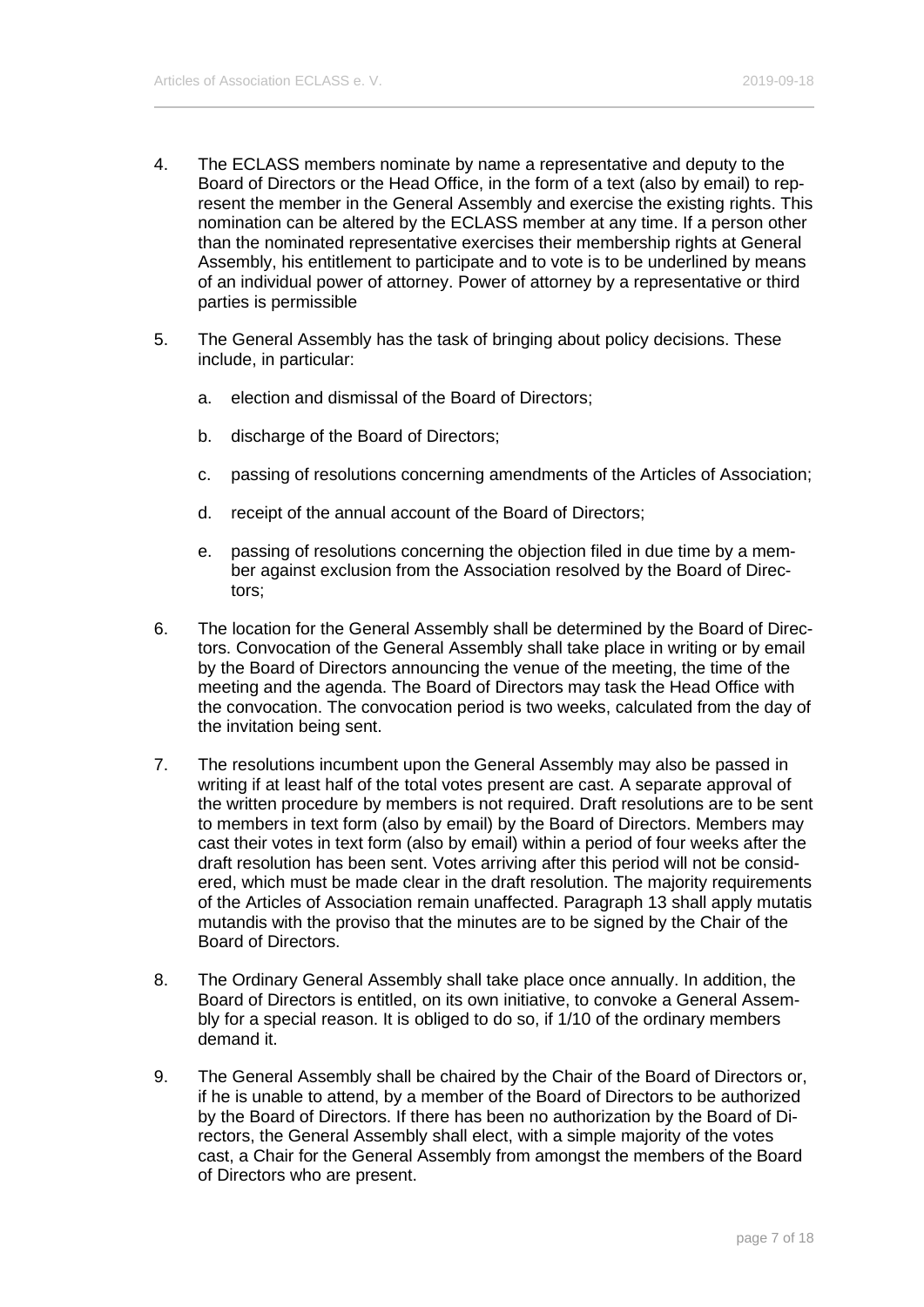- 10. The General Assembly has a quorum, if at least 25% of the ordinary members are present.
- 11. The General Assembly shall pass resolutions with a simple majority of the votes cast as long as no other type of majority is envisaged in these Articles of Association.
- 12. The following resolutions require a qualified majority of the votes cast in the General Assembly:
	- a. amendment of the Articles of Association: 2/3 of the votes cast;
	- b. premature voting out of a member of the Board of Directors and new appointment of a member of the Board of Directors to replace the member of the Board of Directors who has been voted out: 3/4 of the votes cast;
	- c. decision to revise resolutions passed by the Board of Directors: 3/4 of the votes cast.
- 13. Minutes shall be drawn up for each General Assembly in which the members present, the resolutions passed and the voting results (= vote count) are to be recorded. The minutes shall be signed by the Chair of the General Assembly and a copy sent to the Association members within 21 days after the end of the General Assembly.
- 14. Decisions taken by the General Assembly can only be objected to by ordinary members. For that purpose, an explanatory statement is to be submitted to the Board of Directors in the form of a text (including email), the latest within a month following receipt of the minutes.
- 15. If, in the opinion of the Board of Directors, an objection is substantiated, it shall initiate a new vote, at the next General Assembly, on the subject matter of the resolution against which objection was filed; otherwise, the Board of Directors shall reject the objection in in the form of a text (including email).
- 16. In the case of an objection being rejected by the Board of Directors, the resolution to which an objection has been filed shall become legally effective if the member who has filed the objection does not, within one month after receipt of the rejection decision by the Board of Directors, contest the rejection by way of initiating arbitration tribunal proceedings in accordance with [Section 17](#page-16-0) of these Articles of Association.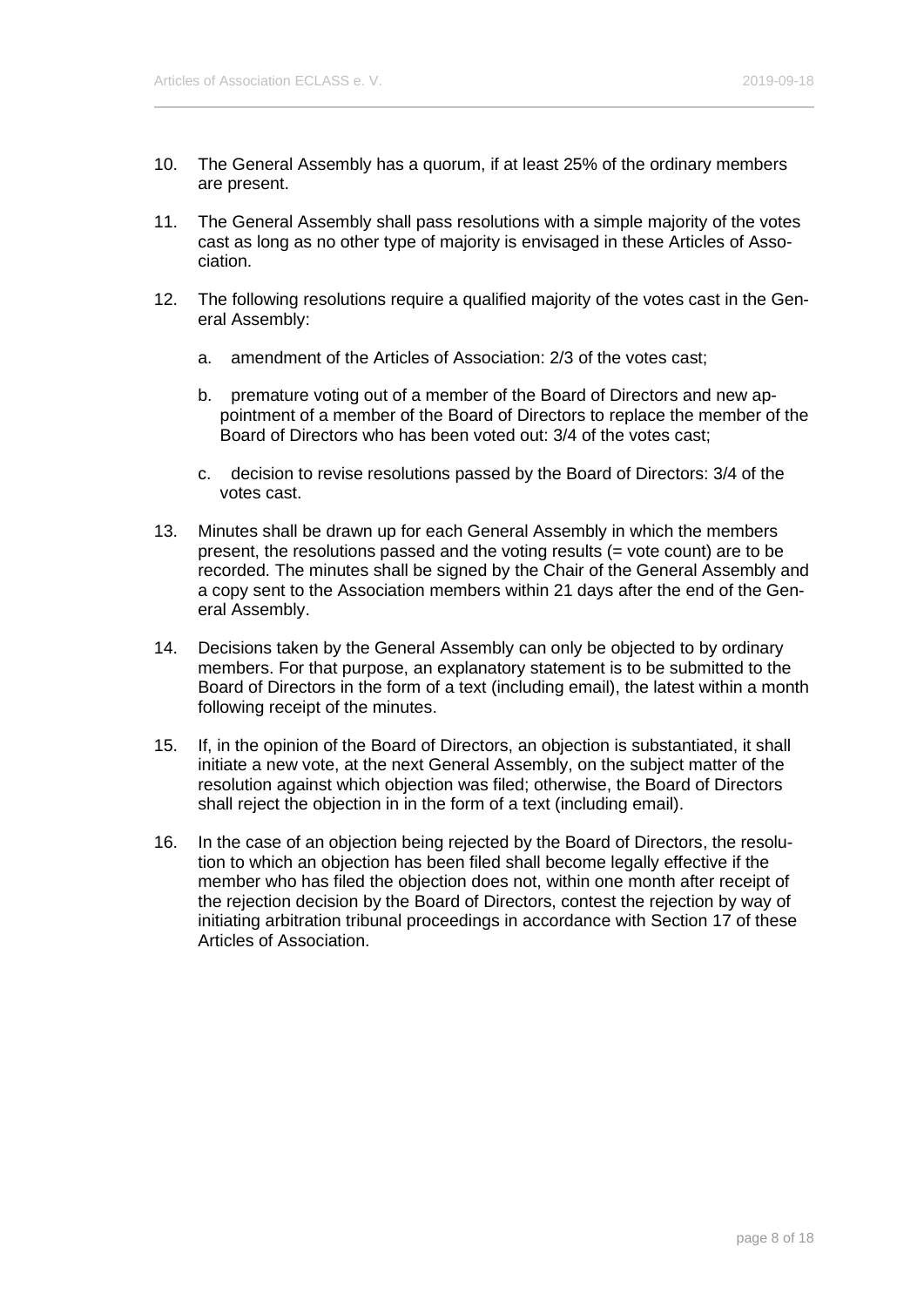#### **Board of Directors**

- <span id="page-8-0"></span>1. The Board of Directors bears the responsibility for statutory representation of the Association. In addition, it shall bear the overall responsibility for the activities of the Association.
- 2. The Chair of the Board of Directors has the authority for sole representation of the Association. In addition, two members of the Board of Directors shall have overall legal representation authority; before making use of this authority for representation, they shall agree on their actions with the Chair of the Board of Directors. The authority for representation is limited to the assets of the Association.
- 3. The Board of Directors shall define and control the activities of ECLASS. Its tasks include, in particular:
	- a. structuring of the tasks of ECLASS and setting up of guidelines for carrying out the defined tasks of the Association;
	- b. determination of standardisation rules and action guidelines. Adoption of various regulations including terms of use applicable to the development and distribution of ECLASS;
	- c. determination of the venue for the General Assembly;
	- d. convocation and chairship of the General Assembly and the Steering Committee;
	- e. tasking the Head Office and branches, if necessary, after consulting the Operating Arm, which can include concluding a management agreement for defining the operational duties of the Head Office;
	- f. defining the duties and responsibilities of the Operating Arm (§8);
	- g. defining the duties and responsibilities of the Center for Research and Development (§9);
	- h. finalizing any type of contract targeting the distribution or cooperation / integration of the trade standard with ECLASS;
	- i. granting of funds within the framework of the financial plan approved by the Steering Committee;
	- j. drawing up of the annual accounts and the annual report;
	- k. external presentation of and advertising for ECLASS and the Association;
	- l. marketing of ECLASS;
	- m. out-of-court and court representation of the Association;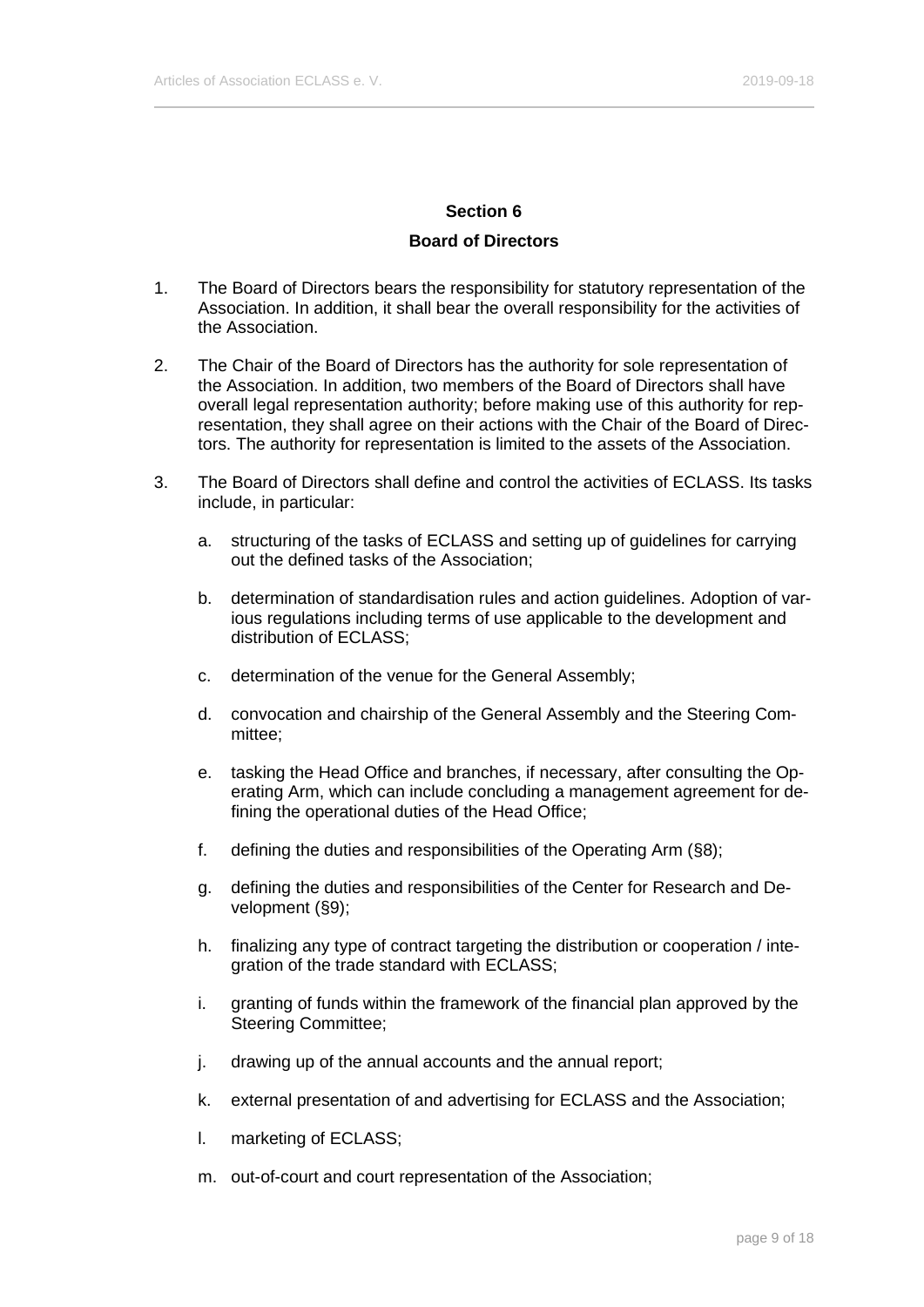- n. 4mendment of benefits arrangement with membership (contains an overview of the benefits of the different membership types);
- o. granting of funds outside the approved financial plan. In that respect, the Board of Directors is accountable during the following meeting of the Steering Committee;
- p. to fulfil its duties, the Board of Directors may set up special committees or similar organizations inside the Association and delegate specific tasks to them. Further details are governed by the rules of procedure of the Board of Directors.
- 4. The members of the Board of Directors are elected by the General Assembly from those members who form the Steering Committee.
- 5. The Board of Directors shall consist of up to 8 members, but not less than 3 members. The Board of Directors shall elect the Chair of the Board of Directors from its own midst.
- 6. In addition, for organizational expansion of ECLASS, i.e. integration of trade organizations /- standards, additional members may be allocated to the Board of Directors. The appointment by the Board of Directors is time-limited and requires a 2/3 majority of its members. A maximum of two additional members may be sitting on the Board of Directors simultaneously.
- 7. Election of the members of the Board of Directors shall take place for one period of office lasting two years. Re-election is possible.
- 8. If a member of the Board of Directors resigns from office before the end of a period of office (e.g. by resigning from office as a member of the Board of Directors, through death, etc.), the Board of Directors shall determine a replacement member limited up to the next Ordinary General Assembly (a so-called provisional member of the Board of Directors). An ordinary replacement member shall then be elected at the next Ordinary General Assembly from the members forming the Steering Committee for the remaining period of office of the Board of Directors, inasmuch as there is not a new election of the entire Board of Directors anyway.
- 9. Members of the Board of Directors can be individually voted out before expiry of their period of office with a 3/4 majority of the votes cast in the General Assembly and replaced by the election of a new member of the Board of Directors from among the Steering Committee members.
- 10. The Board of Directors can adopt rules of procedure for itself that regulate internal communication as well as procedures and the assignment of tasks.
- 11. In the interest of relieving itself of additional burden, the Board of Directors can also mandate external experts for project-specific assignments.
- 12. The members of the Board of Directors are liable within the internal Association area, i.e. toward the Association and/or its members, only inasmuch as they are chargeable with gross negligence or intent.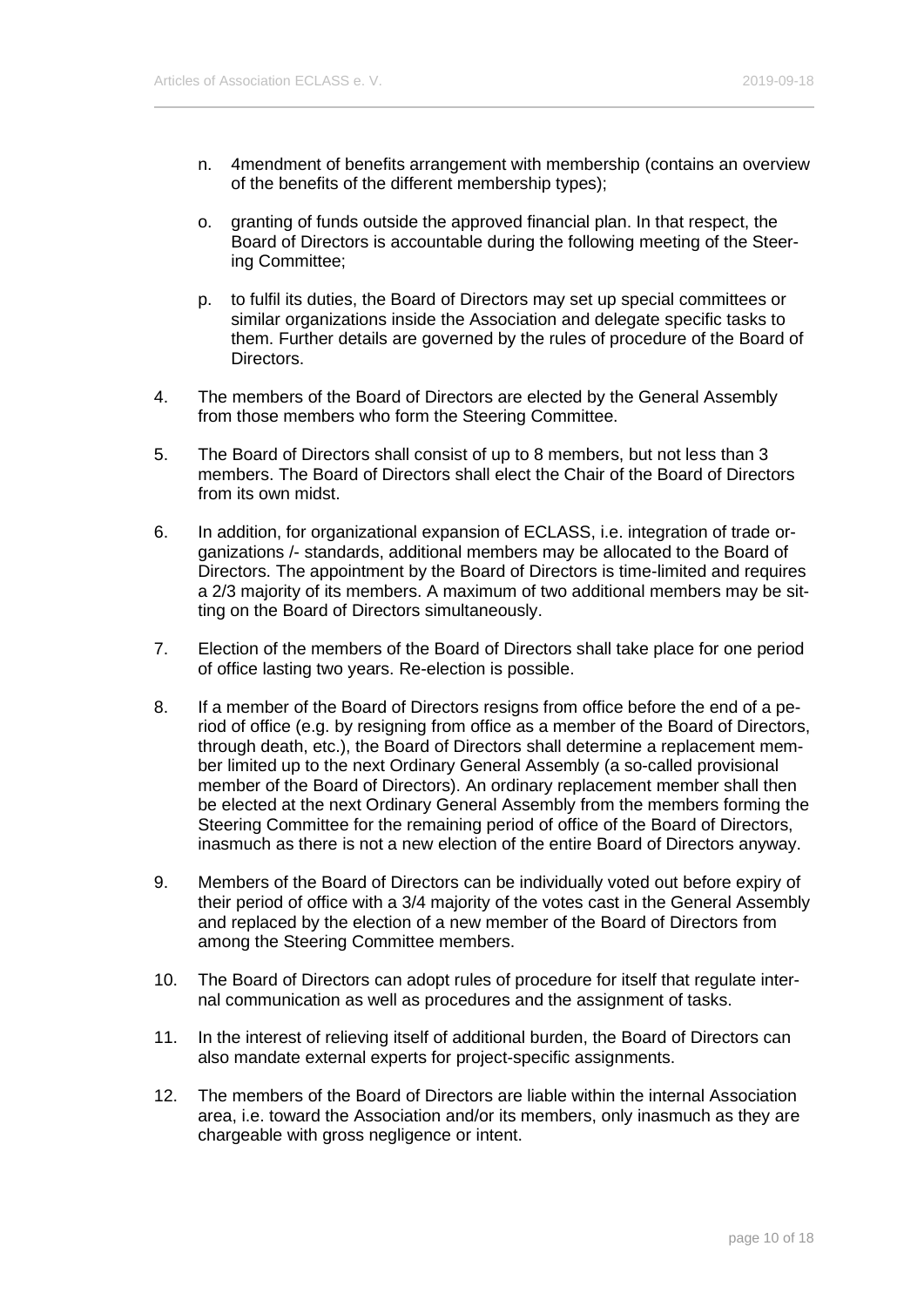- 13. There shall be no claim for remuneration or compensation for expenses against the Association for the work carried out on the Board of Directors or for participation in meetings of the Board of Directors.
- 14. The Board of Directors is obliged towards the members to produce reports and be accountable in the General Assembly.

# **Section 7 Steering Committee**

- <span id="page-10-0"></span>1. The Steering Committee is the strategic advisory body of the Association.
- 2. The Steering Committee approves
	- a. the financial plan drawn up by the Board of Directors,
	- b. the annual financial statements and report submitted by the Board of Directors,
	- c. changes made to the price list
- 3. The Steering Committee´s additional duties include:
	- a. advice regarding amendment and expansion of further strategic i.e. continuous system development;
	- b. advice regarding the internationalization of the ECLASS classification, including the harmonization with or delimitation from other classification systems;
	- c. advice regarding the integration of other classification systems in ECLASS;
	- d. active support for the Association including its expert groups and bodies.
- 4. The Steering Committee shall consist of a maximum of 40 members. Members with three votes in the General Assembly have, in principle, a seat on the Steering Committee and can name a person to sit on the Committee. They may vacate this seat through abstinence. They can abstain from this seat for a period of one year in each case.
- 5. With regard to resolutions by the Steering Committee, each member of the Steering Committee has a vote. In the event of a tie of votes, the Chair shall decide.
- 6. The Chair of the Board of Directors of the Association is also the Chair of the Steering Committee.
- 7. With the Board of Directors' approval, the Steering Committee may adopt rules of procedure that govern internal communications, procedures and task assignments.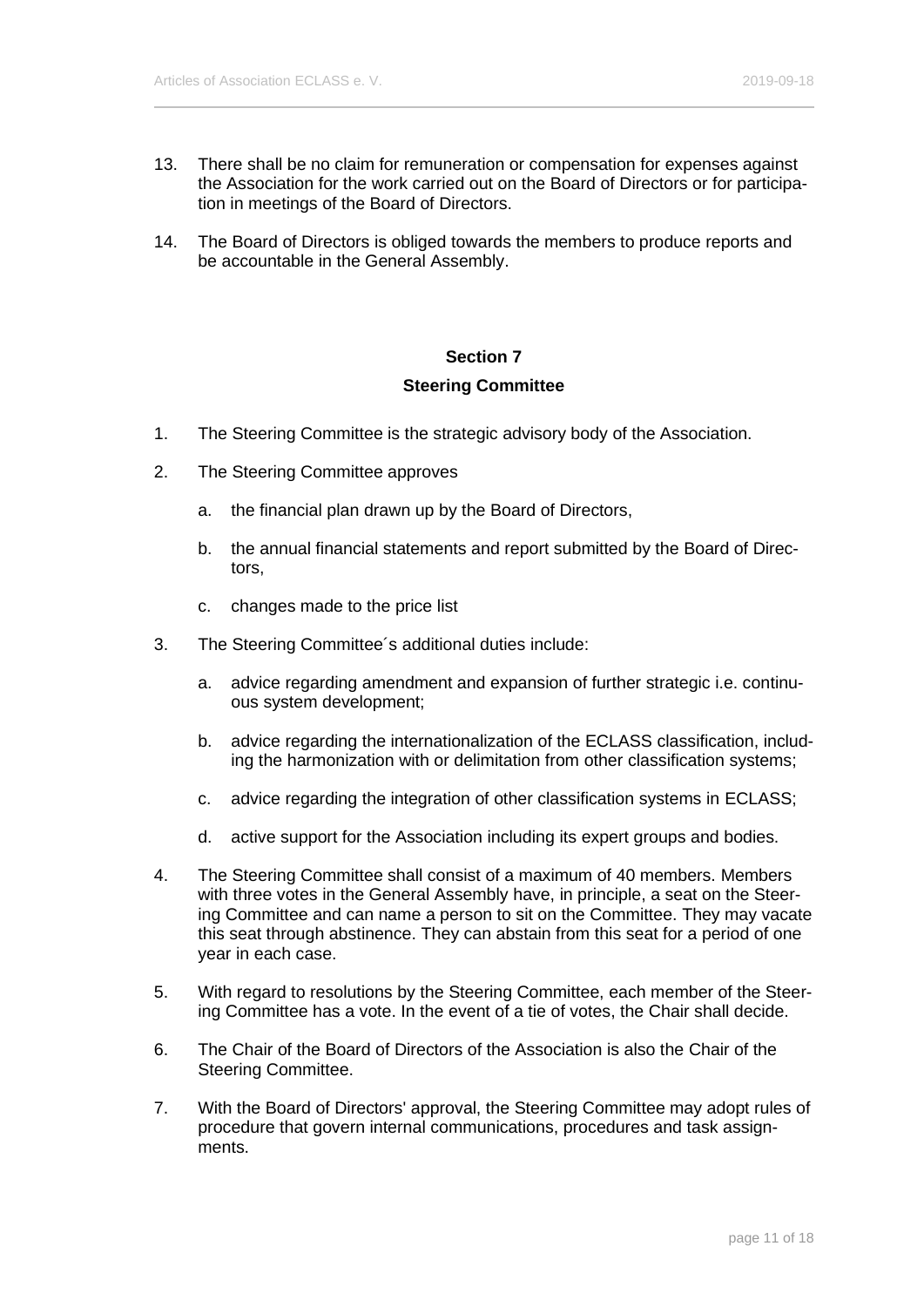- 8. All members of the Board of Directors are automatically also members of the Steering Committee which can therefore exceed 40 members. Members of the Board of Directors can waive their Steering Committee membership in favour of another representative of the member. They lose their status of being automatically a member of the Steering Committee once they are no longer a member of the Board of Directors.
- 9. The Steering Committee can form individual committees upon suggestion by the Board of Directors. The Board of Directors specifies the duties of these committees.
- 10. Working methods and task distribution within the Steering Committee can be specified by a rules of procedure.
- 11. There shall be no claim for remuneration and / or compensation for expenses against the Association for the work carried out in the Steering Committee or for participation in Steering Committee meetings.

#### **Operating Arm**

- 1. As a body of experts, the Operating Arm advises and supports the Board of Directors in preparing resolution-relevant and other association-relevant issues. It also assists the Steering Committee in formulating and validating its advisory suggestions for the Board of Directors. Each full member of the Steering Committee may send one member to the Operation Arm as an expert for a term of one year. Further details shall be governed by rules of procedure to be approved by the Board of Directors.
- 2. No claims to remuneration and/or reimbursement of expenses can be made to the Association for participating in the Operating Arm and in Board of Directors meetings.

#### **Section 9**

#### **CRD (Center for Research and Development)**

- 1. The CRD is responsible for determining the technical development and management of the ECLASS standard. The Board of Directors determines the composition of the CRD and appoints its members. Further details are governed by rules of procedure to be decided on by the Board of Directors.
- 2. No claims to remuneration and/or reimbursement of expenses can be made to the Association for participating in the CRD and in Board of Directors meetings.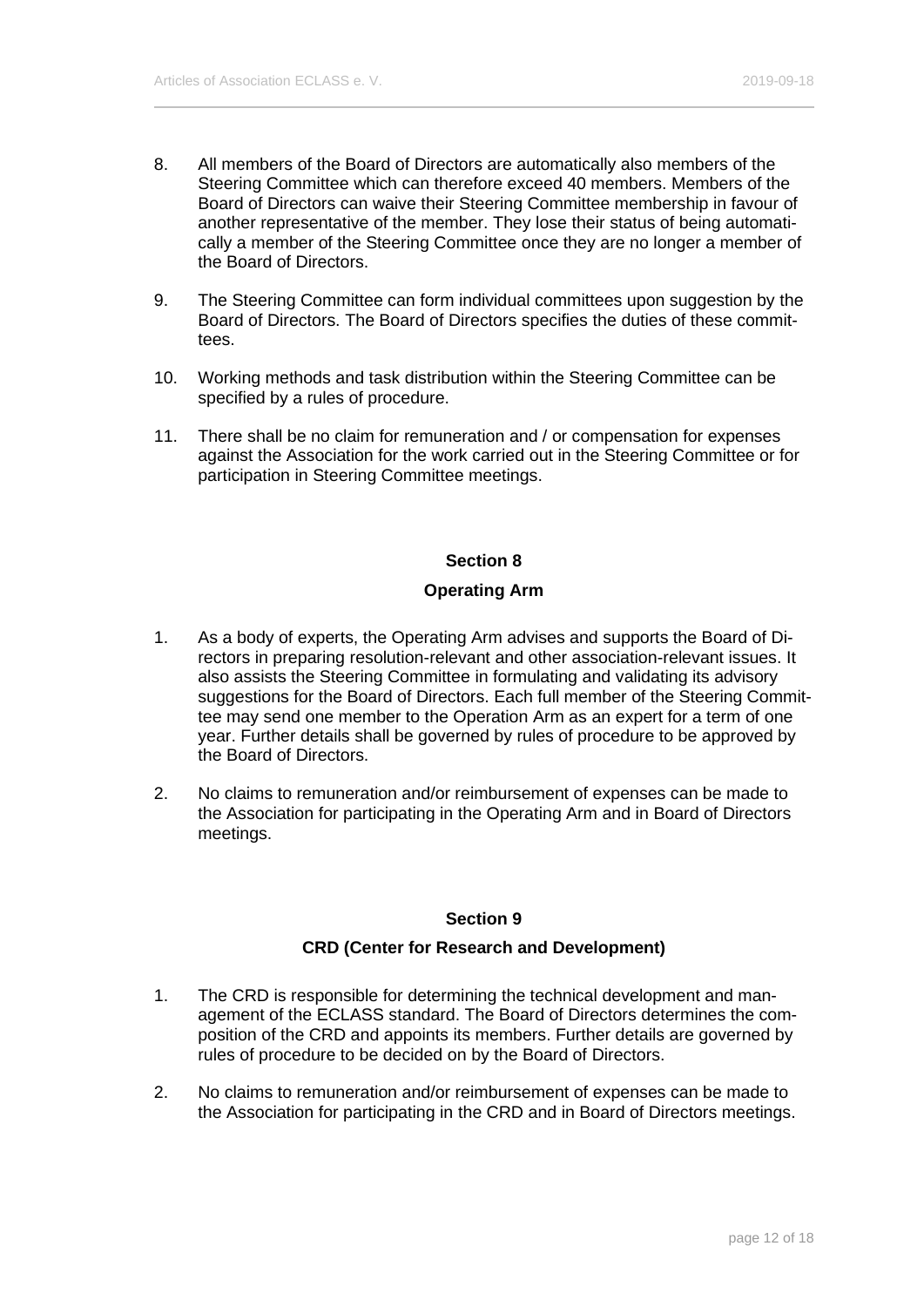# **Head Office**

- 1. The operative and administrative activities of the Association shall be carried out by a Head Office by order of the Board of Directors. In addition, the Board of Directors is entitled to set up official international representations as branches (referred to in the following as "regional offices"), which shall then report directly to the Head Office.
- 2. Regional offices report to the Head Office. The Head Office supports the regional offices in carrying out their tasks. The tasks and responsibilities of a regional office must be defined with the operator of the regional office and approved by the Board of Directors.
- 3. The duties, competencies, organization and cooperation with the Head Office are regulated in a business management contract, which the Board of Directors concludes with the Head Office operator.
- 4. Supplementary regulations and duties are possible following individual agreements of the Board of Directors with the Head Office.

#### **Section 11**

#### **Scientific Advisory Board**

- 1. The Association can set up a Scientific Advisory Board (SAB).
- 2. The Scientific Advisory Board is an independent body of scientists, whose task it is to accompany scientifically the development of ECLASS in all aspects, to promote it through its own ideas and activities, and to support the spreading of ECLASS in the area of science. Membership in the Association is not a prerequisite for membership in the Scientific Advisory Board.
- 3. Organization, duties, rights and obligations of the Scientific Advisory Board are regulated by its own rules of procedure that respect the rights set out in these Articles of Association. This rule of procedure has to be confirmed by the Board of the Directors of the Association.
- 4. The decision to set up and disband the Scientific Advisory Board lies with the Steering Committee. Disbandment can only take place following 2/3 of the votes cast.
- 5. No claims to remuneration and/or reimbursement of expenses can be made to the Association for participating in the Scientific Advisory Board.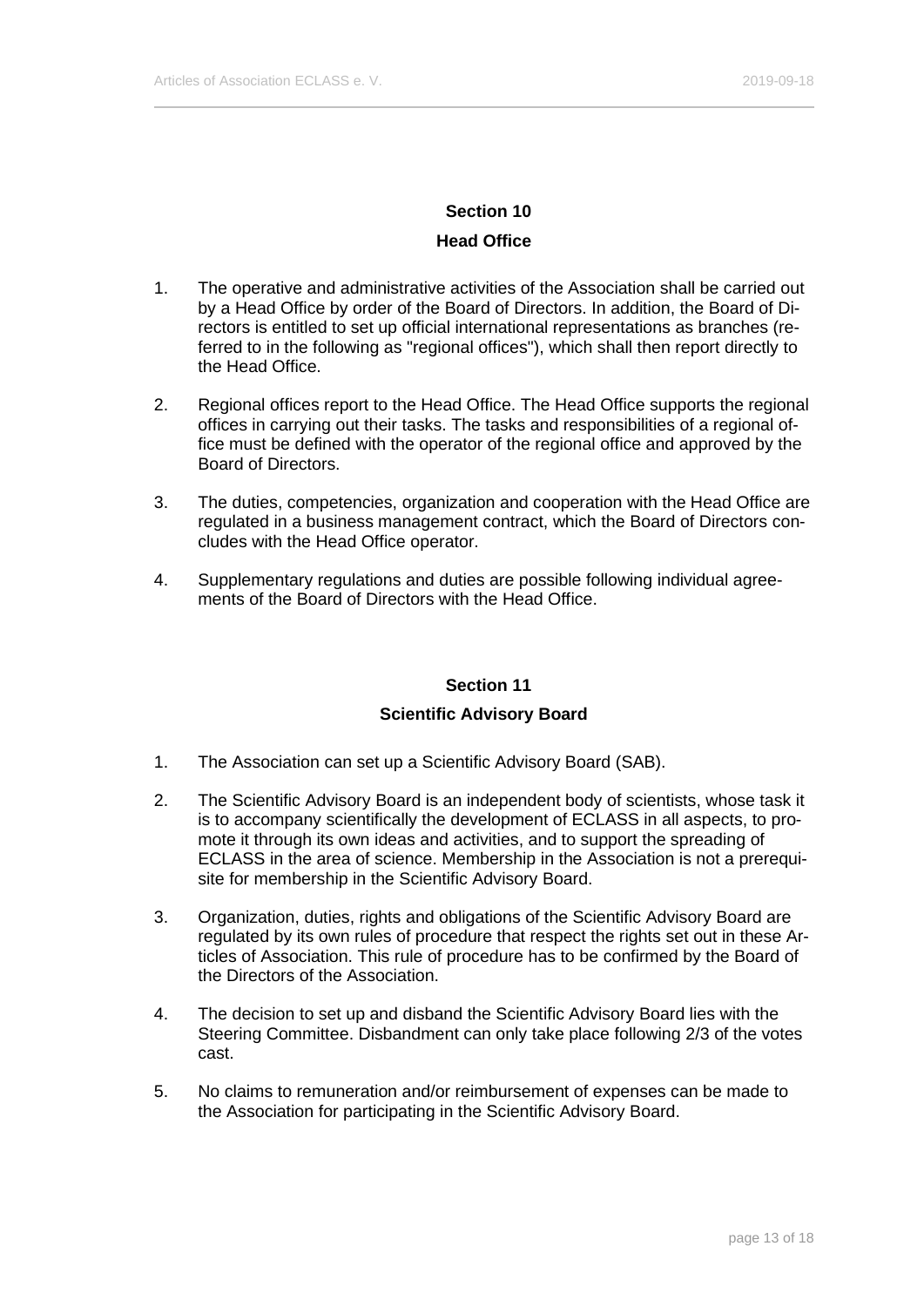# **Financing**

- 1. The Association is financed by gifts, membership contributions, subsidies as well as commissionable services provided by the Association in accordance with Section 2, para 3c.
- 2. Each Ordinary member pays an annual membership fee based on the size of his company. Supporting members pay a reduced fee. The actual amount of the fees can be seen in the Association's price list.
- 3. The membership fee shall be paid in advance for each member year. New members shall pay the fee to the Association on the first of the second month following commencement of membership of the Association. The month in which a member has joined shall be counted.
- 4. Material or personal contributions by members of the Association, which are made for the support of ECLASS cannot be counted towards the membership fees.
- 5. Regarding the use of finances available to the Association, a decision will be taken by the Steering Committee with simple majority of the votes cast following proposals made by the Board of Directors.
- 6. The means available to the Association have to be used in accordance with the objectives and the tasks of the Association.

# **Section 13**

# **Copyright**

- 1. All rights involving the ECLASS standard rest with the ECLASS Association.
- 2. If an Association member or staff member of an Association member, through their work in or for ECLASS, acquires copyright within the framework of classification by ECLASS or provides to the Association results of their work which are copyright protected, the member shall grant the Association a worldwide, cost and remuneration-free, transferable, non-exclusive, copyright usage and utilization right that is unlimited in time. If the copyright or the copyright usage right is due to the staff member of an Association member, the Association member shall ensure that the aforementioned transfer of right to ECLASS is also fulfilled in this respect.
- 3. ECLASS is entitled to use, alter, process, further develop and utilize the copyright-protected service of the member or staff member as desired in any known copyright type of use.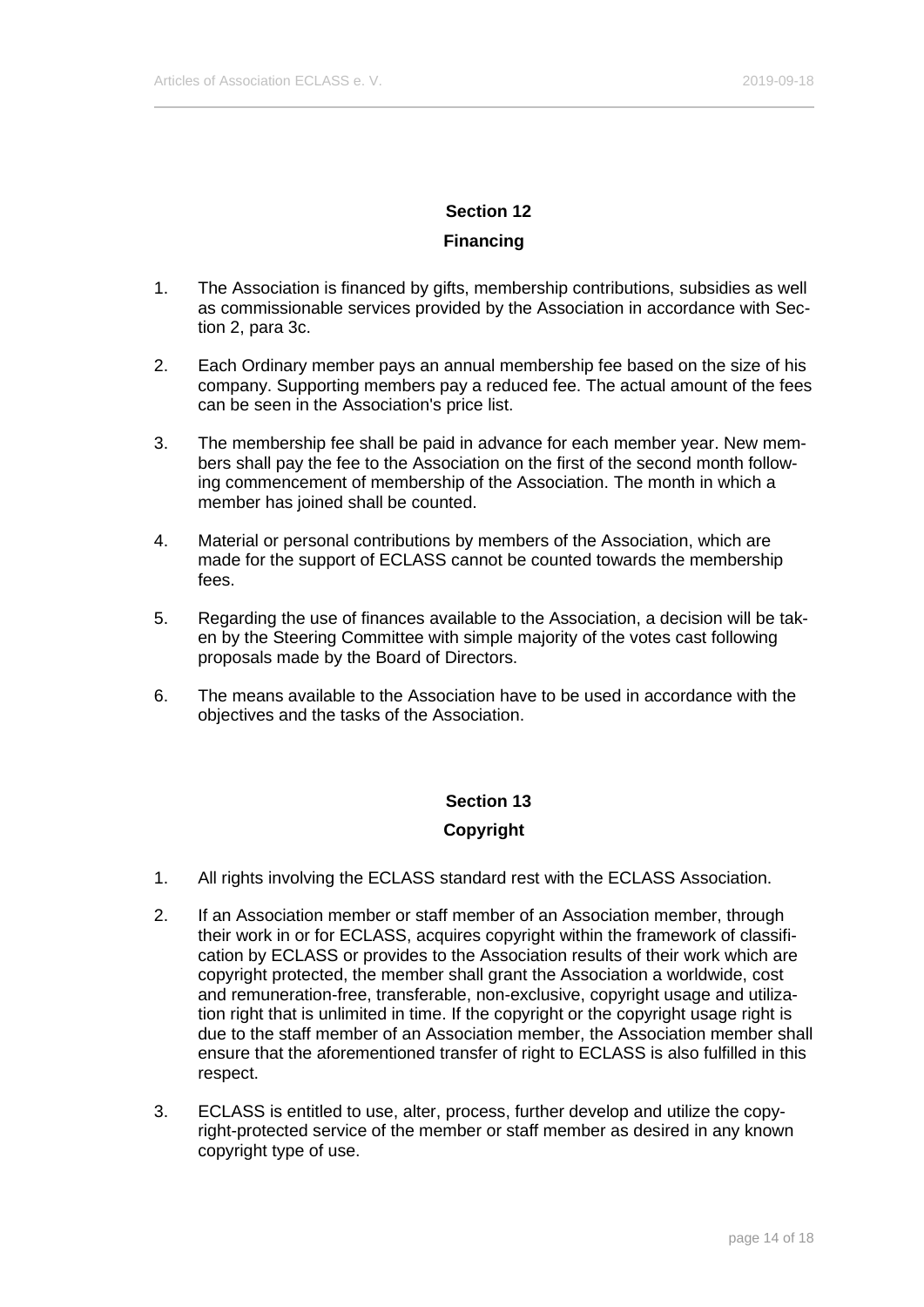- 4. The copyright originator shall waive the right to be named by ECLASS or licensees of **FCLASS**
- 5. The member shall provide the Association with all documents necessary for the utilization and use of the copyright utilization rights.

# **Section 14 Brand**

- 1. The Association has registered the ECLASS brand as far as legally possible and permitted –as a word and design brand with the European Patent Office. The Board of Directors can decide to have the ECLASS brand also registered and protected as a work or design brand further abroad.
- 2. Members of the Association are entitled to indicate their membership by using these brands when advertising their own image. The use of these brands is covered by the membership fee.
- 3. The Board of Directors can further decide to allow third parties the use of the ECLASS brands - with or without remuneration.

# **Section 15**

### **Dissolution of the Association**

- 1. The General Assembly can resolve to dissolve the Association with a ¾ majority of votes cast. Together with the resolution for dissolution, a liquidator shall be appointed to carry out the dissolution of the Association and initiate deletion in the Register of Associations after dissolution has taken place. The Board of Directors of the Association can also be mandated with liquidation.
- 2. After a dissolution resolution, the Association shall bear the addition 'i. L.' in its representation towards third parties.
- 3. The tasks of the liquidator(s) consist of collecting the claims of the Association, paying the liabilities of the Association, utilizing the assets of the Association, distributing any possible existing surplus amongst the ordinary members of the Association per capita and, then, initiating deletion of the Association in the Register of Associations. The liquidator(s) is/are not permitted to initiate new business activities of the Association.
- 4. A dissolution resolution does not release the members of the Association from payment of the full annual fee(s) up to execution of liquidation.
- 5. A claim to settlement of the Association's assets between the members exists only on dissolution of the Association.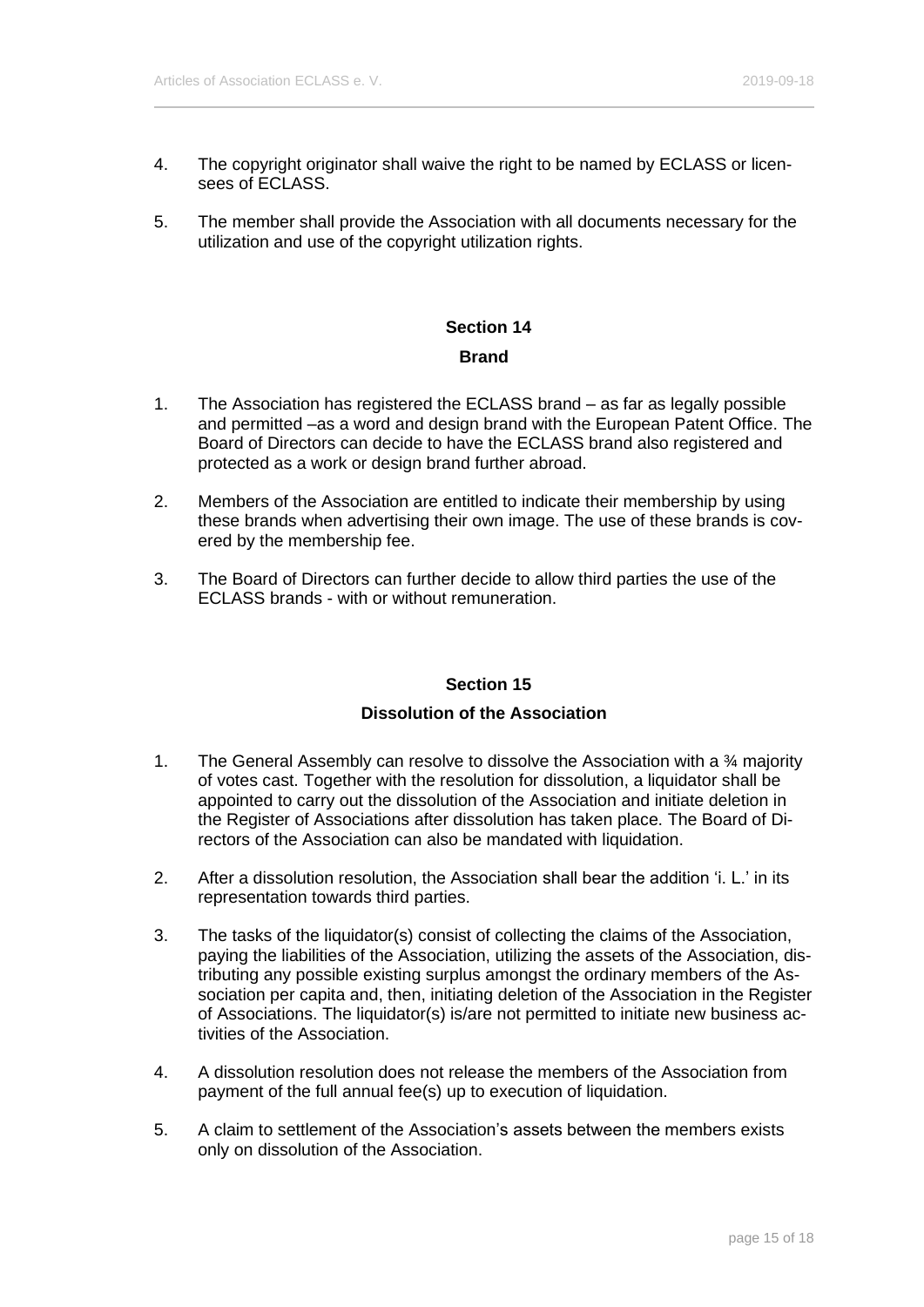#### **Confidentiality**

- 1. Inasmuch as members, due to or in connection with membership of the Association or their activities for the Association or in its bodies or expert groups, gain knowledge of confidential information of the Association or its members, they are obliged to keep this information secret or to remain silent about it.
- 2. The confidential information subject to secrecy includes company and business secrets of the Association or its members as well as other information, which has been marked or designated by the Association or a member as confidential or which has a confidential character recognizable by its content.
- 3. Confidential documents which are subject to secrecy shall be protected by the member against unauthorized access by third parties. This also applies in the cases of documents or information being stored on computers. In addition, staff members of members gaining knowledge of confidential information subject to secrecy or receiving documents of the Association within their sphere of tasks shall also be obligated through written agreement to adhere to secrecy and confidentiality in accordance with these Articles of Association.
- 4. The aforementioned obligation to secrecy shall not be applied to information or documents which verifiably
	- a. are already publicly known at the point of time of the member gaining knowledge of them;
	- b. have already been in the possession of the member;
	- c. become publicly known afterwards;
	- d. are made accessible to the member by a third party in a legally permissible manner.
- 5. The aforementioned obligation to secrecy also remains in effect after termination of the membership.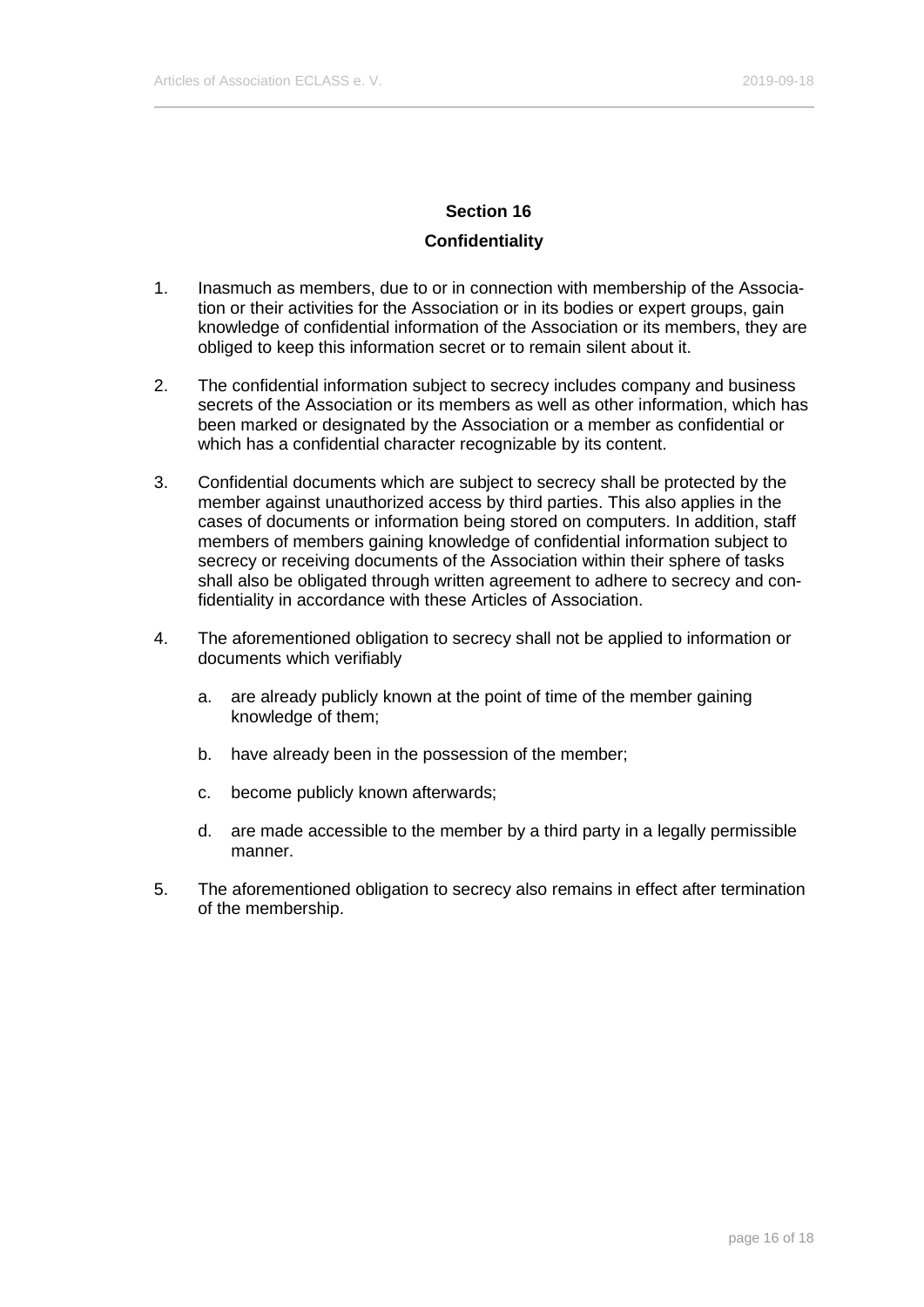#### **Arbitration Agreement**

- <span id="page-16-0"></span>1. An arbitration tribunal shall decide on all disputes – with exception of the collection of membership fees – which may arise from or in connection with these Articles of Association ruling out any ordinary legal process. The ordinary legal process applies for collecting membership fees by a court.
- 2. The tribunal consists of two arbitrators and a chair who must be a qualified judge. The arbitration tribunal shall meet at the registered seat of the Association.
- 3. Within two weeks after request by the applicant(s) wishing to have a question clarified by tribunal, the disputing parties shall each nominate an arbitrator. If one of the involved parties does not meet this obligation within the aforementioned period, the corresponding arbitrator shall be nominated by the President of the Higher Regional Court in Cologne.
- 4. The nominated arbitrators shall determine the chair mutually. If there is no agreement on a chair within one month after nomination of the last arbitrator, the President of the Higher Regional Court in Cologne shall nominate the chair following application by one of the applicants.
- 5. The chair of the arbitration tribunal is entitled to request from the applicants a cost advance for carrying out the arbitration proceedings; this advance shall cover the probable costs of the arbitration proceedings. The arbitration tribunal shall only become active after complete receipt of the requested cost advance. If the advance is not paid by the applicant(s) or not paid in full within a period of at least 14 days to be determined by the chair of the arbitration tribunal, the arbitration proceedings shall be regarded as quashed. Any costs incurred up to then shall be borne by the applicant(s).
- 6. The members of the arbitration tribunal shall receive for their activities the remuneration which, in accordance with the German Lawyers' Remuneration Act (RVG – 'Rechsanwaltsvergütungsgesetz'), would be due to a lawyer for corresponding activities. The remuneration of the chair shall amount to the 1.5-fold of this remuneration. The minimum value of dispute for arbitration tribunal proceedings is EUR 50,000.
- 7. The arbitration tribunal shall decide after verbal proceedings. The arbitration tribunal is entitled to issue procedural orders as preparation for the verbal negotiations.
- 8. The arbitration tribunal shall substantiate its decision and also decide on the costs of the arbitration proceedings.
- 9. Additionally, the regulations of the German Code of Civil Procedure (ZPO 'Zivilprozessordnung') for proceedings of the first instance and the regulations of the ZPO regarding arbitration proceedings shall apply to the procedure of arbitration tribunal proceedings.